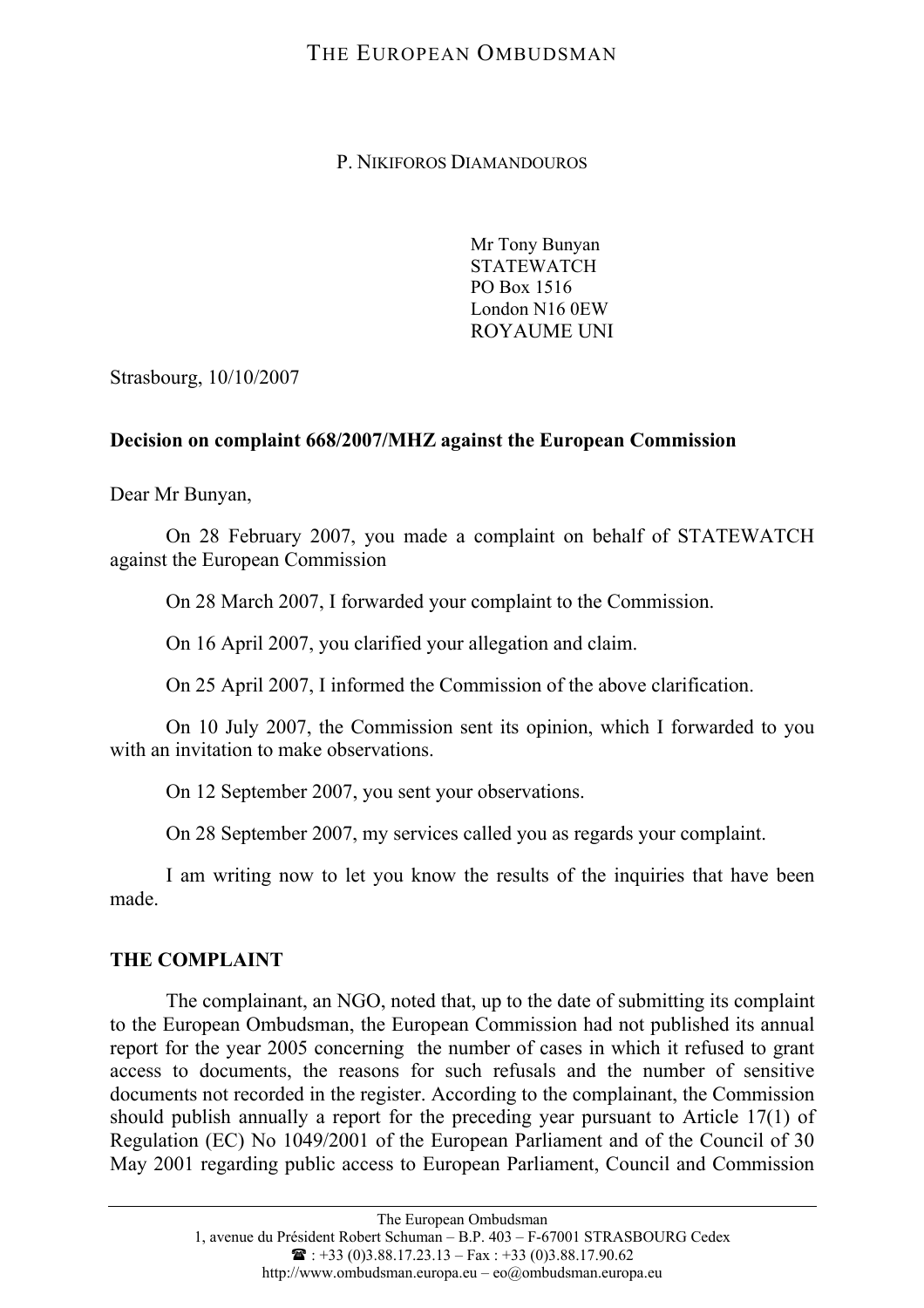documents ("Regulation 1049/2001")<sup>1</sup>. The complainant noted therefore that the Commission's annual reports for the years 2002, 2003 and 2004 were published, respectively, on 29 April 2003, 30 April 2004 and 29 July 2005. Moreover, in the complainant's view, the only way that citizens can become informed of the Commission's response to applications for access to its documents is through its annual report.

In its original complaint to the Ombudsman, which was clarified in its further letter of 16 April 2007, the complainant alleged that the Commission failed to publish the 2005 annual report in 2006 as required under Article 17(1) of Regulation 1049/2001 and that this was a clear case of maladministration

The complainant claimed that the Commission should publish its 2005 annual report.

### **THE INQUIRY**

### *The Commission's opinion*

The Commission sent its opinion in July 2007. It stated that "*it [*was*] well aware*" of the obligation to publish an annual report. However, the drafting of the annual report for 2005 was delayed due to (i) the priority given to launching the public consultation on the review of Regulation 1049/2001, including the drafting, adoption and publication of the Green Paper; and (ii) a major turnover of staff in the service in charge of implementing Regulation 1049/2001. The Commission added that a draft annual report for 2005 was currently being translated with a view to its adoption and publication in July 2007.

### *The complainant's observations*

The complainant sent observations on 12 September 2007, stating, in summary, that, as of 11 September 2007, the Commission had still not produced its annual report for 2005 on access to documents under Regulation 1049/2001. The complainant reiterated that the Commission has a legal obligation under Regulation 1049/2001 to produce each year an annual report regarding the previous year. The complainant recalled therefore Article 17 of Regulation 1049/2001 which states that the Commission has to report by 31 January 2004 on the implementation of the Regulation and make recommendations. Furthermore, in that report, which was indeed published on 31 January 2004, there was no recommendation to introduce changes to Regulation 1049/2001 (the complainant quoted the relevant excerpt).

As regards the first reason given by the Commission for its delay, the complainant took the view that, even if the Commission's priority were the publication of the Green

<sup>1</sup> OJ 2001 L145, p. 43. Article 17(1) of Regulation 1049/2001 provides:

 <sup>&</sup>quot;*Each institution shall publish annually a report for the proceeding year including the number of cases in which the institution refused to grant access to documents, the reasons for such refusals and the number of sensitive documents not recorded in the register.*"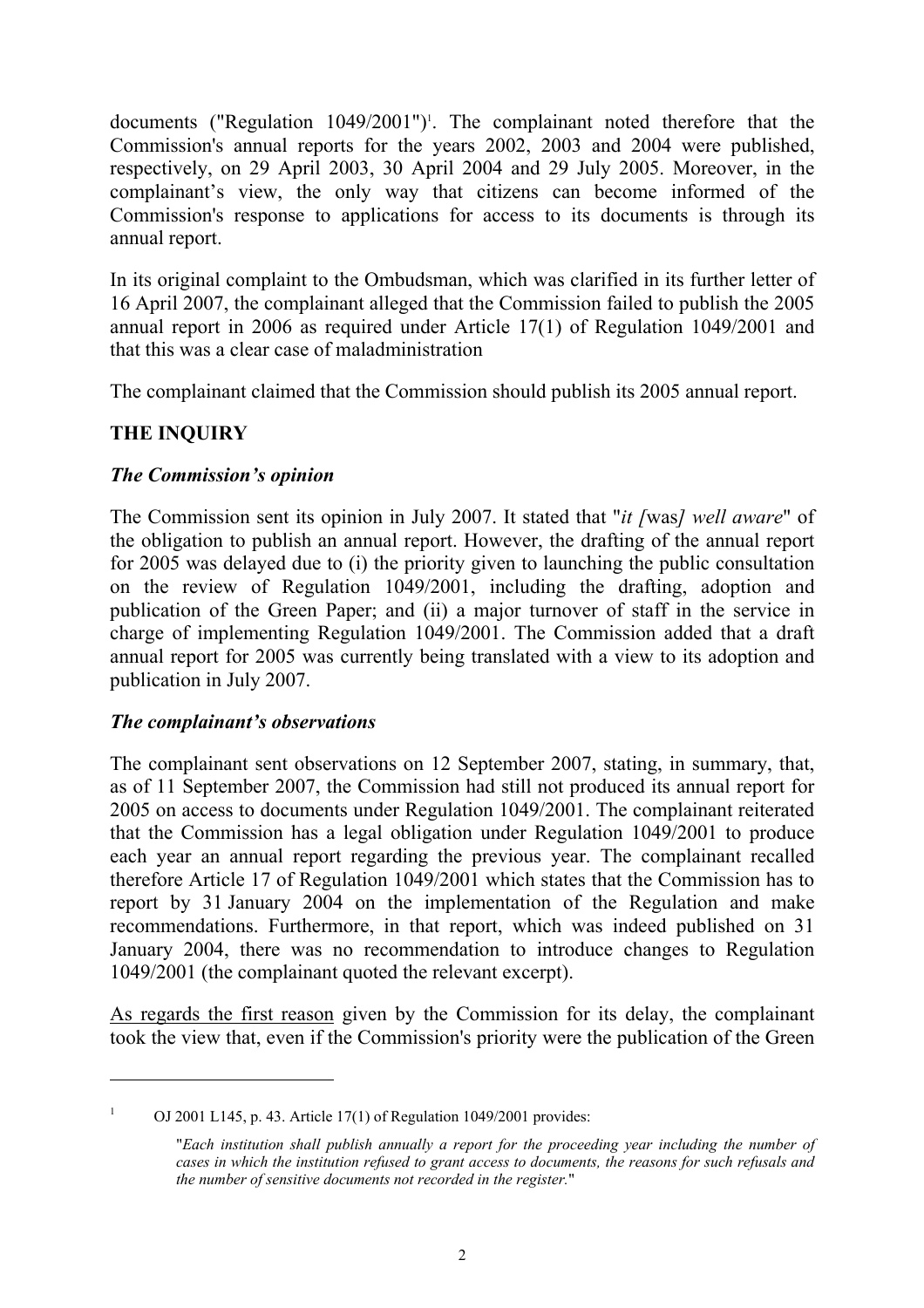Paper, the Commission's first obligation would be to respect its legal duty. The complainant pointed out, therefore, that the Green Paper was an internal matter for the Commission to decide after it fulfilled its legal obligations. In this respect, the complainant also noted that the Commission had promised to prepare the Green Paper for October 2006 but it only appeared in April 2007. The complainant also stated that "*it [*was*] hard to see*" any case for giving priority to the Green Paper as the EU constitution was "dead" and discussions were underway with respect to the Reform Treaty, in view of the EU's  $50<sup>th</sup>$  anniversary celebrations, which were taking place in Berlin.

As regards the Commission's second reason, the complainant took the view that, precisely because of the "major turnover of staff" the Commission had experienced, it should have given priority to its legal obligations over its optional initiatives. Given the length time of time which has passed and the fact that the Commission had still not produced the 2005 annual report, it appeared that the Commission's resources and staff were not being allocated to meet its legal obligations. In such a situation, the complainant considered that the Commission's internal audit services and possibly the Court of Auditors should be informed of the Commission's above failure.

The complainant concluded that both of the Commission's explanations reinforced its view that this was a case of maladministration. The complainant recalled therefore that, according the case-law of the Court of Justice, Member States cannot plead administrative or political difficulties as an excuse for their failure to implement EC law correctly within the applicable deadline. According to the complainant, the same rule applies to the EU institutions and, in particular, to the Commission.

# *The telephone call of 28 September 2007*

  $\overline{2}$ 

On 28 September 2007, the Ombudsman's services called the complainant's representative to inform him that the Ombudsman had become aware that the Commission has now published its Report on the application in 2005 of Regulation (EC) No 1049/2001 regarding public access to European Parliament, Council and Commission documents (COM(2007) 548 final, 24 September 2007).<sup>2</sup> The Ombudsman's services also informed him that the Ombudsman had intended to address a draft recommendation to the Commission, but that this no longer seemed useful. The complainant's representative explained that he had already seen the Commission's Report and was glad that the Commission had finally published it. He agreed that a draft recommendation would no longer serve any purpose. However, he hoped that the Ombudsman would confirm that the failure of the Commission to publish the Report on time was maladministration.

http://eur-lex.europa.eu/LexUriServ/site/en/com/2007/com2007\_0548en01.pdf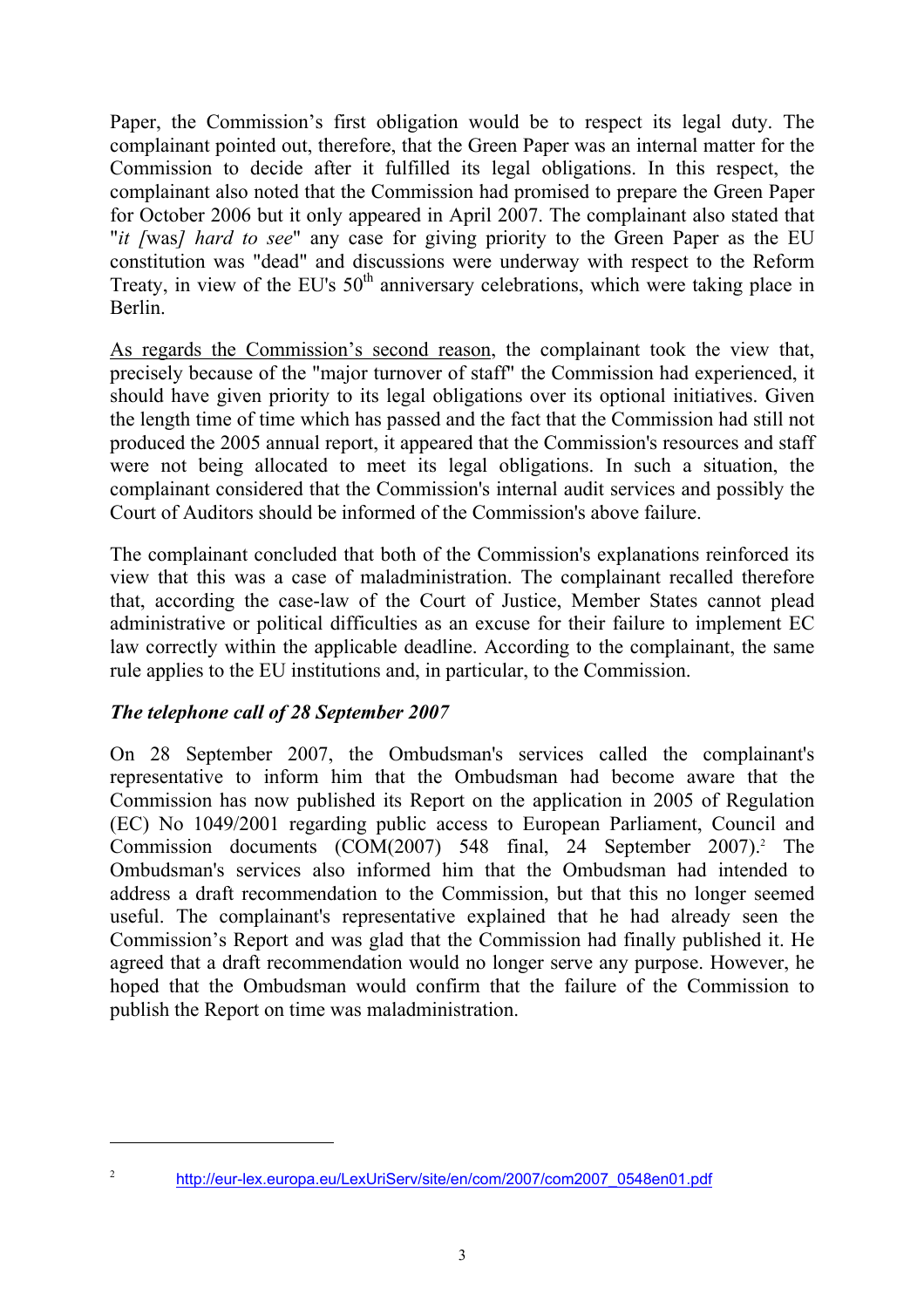### **THE DECISION**

### **1 Alleged delay in publishing the annual report for 2005**

1.1 The complainant, an NGO, alleged that the European Commission failed to publish the 2005 annual report in 2006 as required by Article 17(1) of Regulation (EC) No 1049/2001 of the European Parliament and of the Council of 30 May 2001 regarding public access to European Parliament, Council and Commission documents<sup>3</sup> ("Regulation 1049/2001"). According to the complainant, the Commission's above failure was a clear case of maladministration.

The complainant claimed that the Commission should publish its 2005 annual report.

1.2 In its opinion, the Commission stated that it expected to publish its report in July 2007. The Commission also stated that "*it [*was*] well aware*" of its obligation to publish an annual report.

The Commission provided the following reasons in order to explain its delay in publishing the 2005 report: *first*, because priority was given to the publication of the Green Paper concerning the review of Regulation 1049/20014 , and, *second*, because of "the major turnover of staff" in the service in charge of implementing that Regulation.

1.3 At the outset, the Ombudsman notes that the Commission had published its 2005 annual report only on 28 September 2007 despite having informed the Ombudsman and the complainant<sup>5</sup> in its opinion that it would do so by July 2007.

 The Ombudsman emphasises in this respect that citizens can hardly trust the institutions if they are not able to respect the deadlines they themselves set.

1.4 The Ombudsman further recalls that Article 17(1) of Regulation 1049/2001 provides that:

 "*Each institution shall publish annually a report for the preceding year including the number of cases in which the institution refused to grant access to documents, the reasons for such refusals and the number of sensitive documents not recorded in the register*." (emphasis added).

1.5 The Commission has acknowledged that the above Article required it to publish its annual report for 2005 before the end of 2006 and that it failed to comply with

 $\overline{a}$ 

<sup>3</sup> OJ 2001 L 145, p. 43.

<sup>4</sup> Com(2007)185 final, Green Paper Public Access to Documents held by the European Community A review.

<sup>5</sup> In accordance with the Ombudsman's standard practice, his services sent the complainant the Commission's opinion.